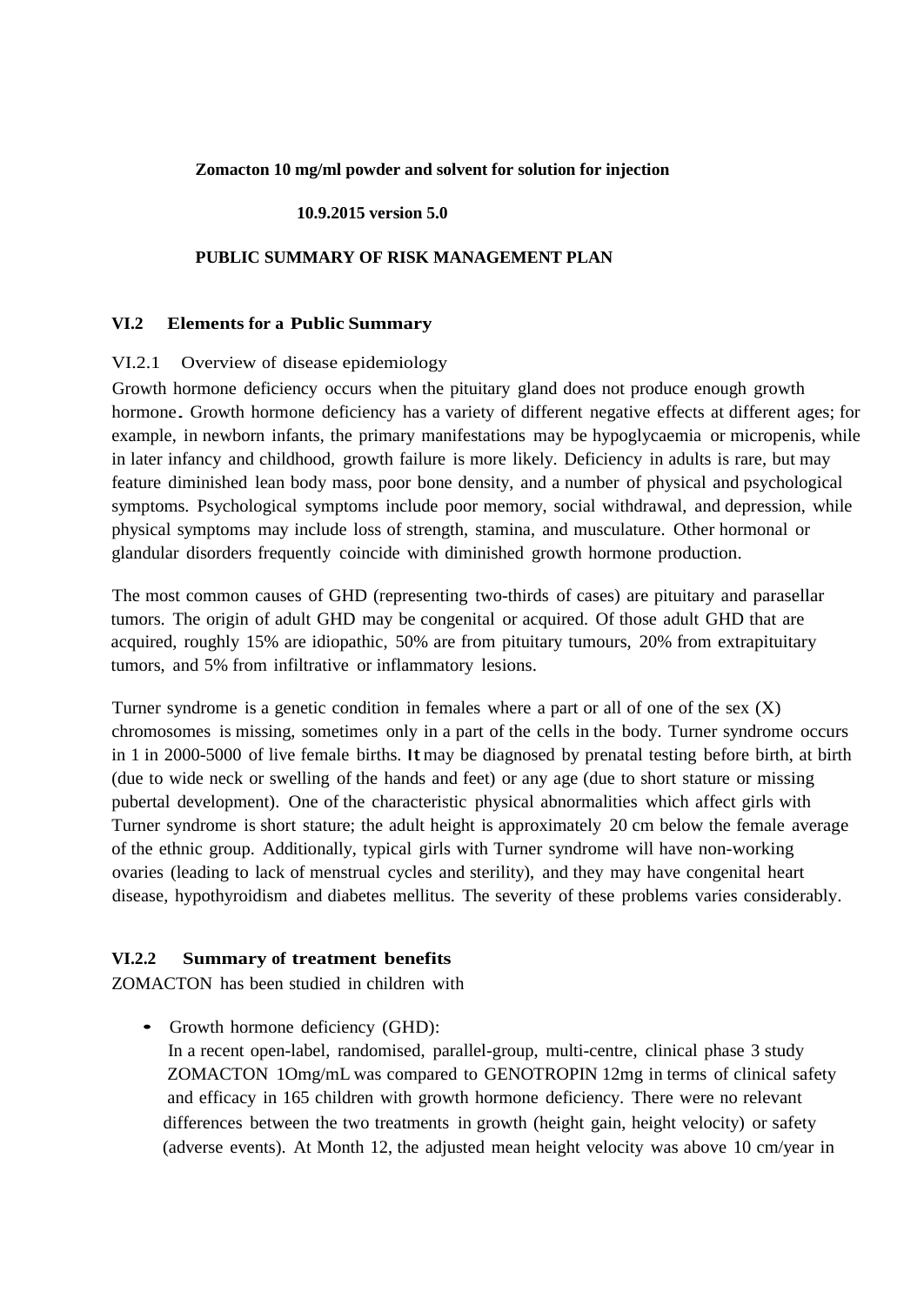both treatment groups.

• Turner syndrome:

In one study in children with short stature due to GHD, 164 patients started treatment, and the efficacy of the growth hormone treatment was evaluated by monitoring changes in height and weight velocity after 6 and 12 months. After 12 months the increase in height velocity from baseline was 4.4 to 5.7 cm/year (depending on whether the patients had some degree of growth hormone response to stimulation and whether they had previously received growth hormone before the study). Similarly, increase in weight velocity was also seen I.7 to 2.0 kg/year.

Another study investigated the growth rates in 98 girls with Turner syndrome, using ZOMACTON for 2 years. The height velocities in the first year were  $5.55\pm1.06$  cm/year (low dose) and  $6.98\pm1.63$  cm/year (high dose); and in the second year,  $4.44\pm1.24$  cm/year (low dose) and 5.28±1.09 cm/year (high dose). This fulfilled the predetermined efficacy criteria for the first year (growth rate  $\geq 4$  cm/year or increase in growth rate  $\geq 1$  cm/year) in 94.4% of patients in the low dose group and 100% in the high dose group.

# **VI.2.3 Unknowns relating to treatment benefits**

There is no data on the effectiveness of ZOMACTON use in elderly.

# **VI.2.4 Summary of safety concerns**

| <b>Risk</b>                                                             | What is known                                                                                                                                                                                                                                                                                                                         | <b>Preventability</b>                                                                                             |
|-------------------------------------------------------------------------|---------------------------------------------------------------------------------------------------------------------------------------------------------------------------------------------------------------------------------------------------------------------------------------------------------------------------------------|-------------------------------------------------------------------------------------------------------------------|
| Antibodies against growth<br>hormone<br>(Anti-somatropin<br>antibodies) | Some patients develop antibodies<br>against growth hormone when treated<br>with somatropin. The level of<br>antibodies is usually low and only in<br>very rare cases do they have impact on<br>the safety or efficacy of the treatment.<br>Often the antibodies have disappeared<br>again during the treatment with growth<br>hormone | Testing for antibodies against growth<br>hormone may be done if there is no<br>effect of growth hormone treatment |

# **Important identified risks**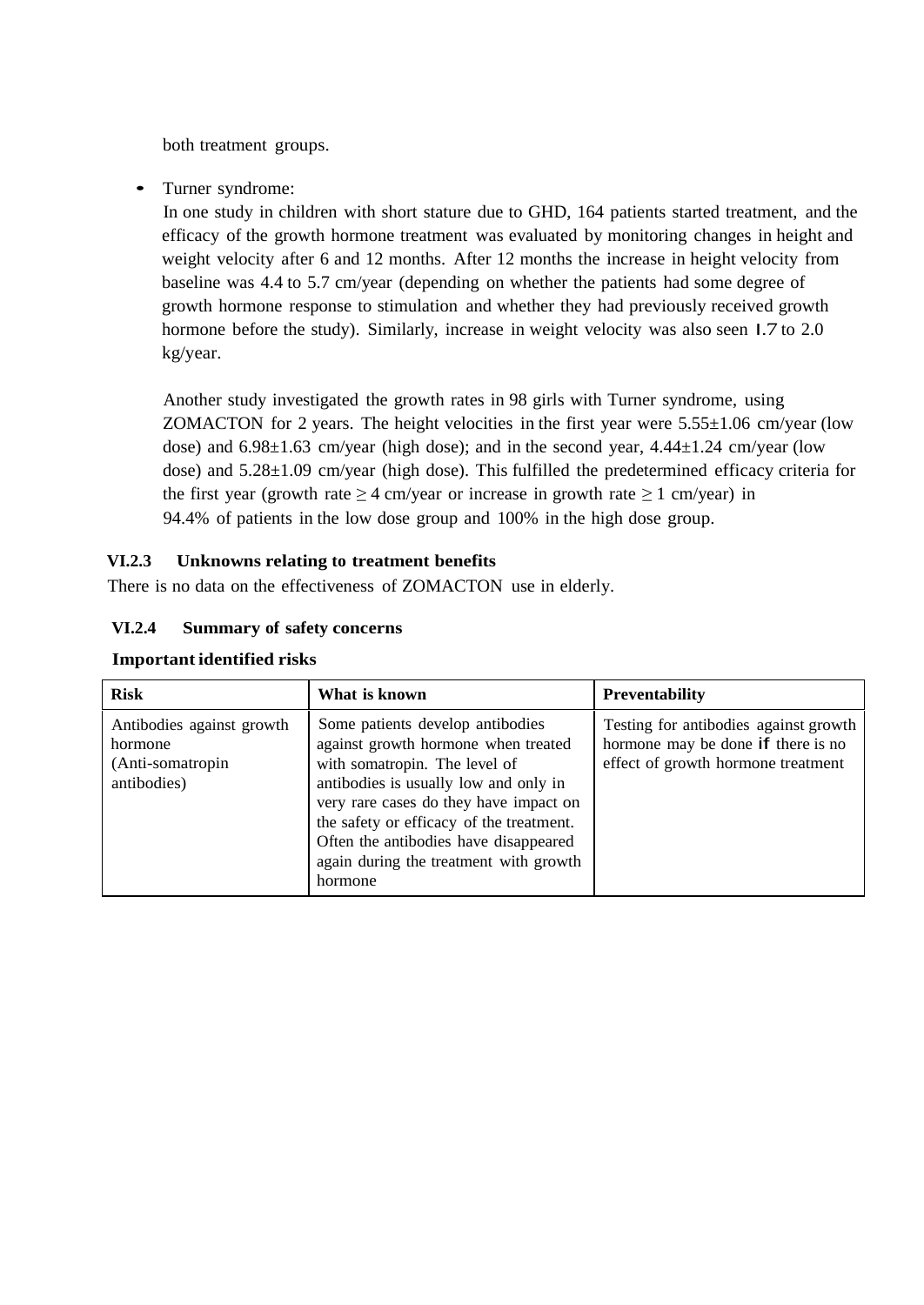| Increased pressure around<br>the brain<br>(Benign intracranial<br>hypertension) | In rare cases increased pressure around<br>the brain have been reported during<br>somatropin treatment. The symptoms<br>of this can be severe or recurring<br>headache, visual problems, and<br>nausea/vomiting.                                         | In case of severe or recurring<br>headache, visual problems, and<br>nausea/vomiting an examination of<br>the eyes (fundoscopy) to look for<br>papilledema (swelling of the optic<br>disc) should be performed. If papilla<br>oedema is confirmed, somatropin<br>treatment should be discontinued. If<br>treatment with somatropin is<br>restarted, careful monitoring for<br>symptoms of intracranial<br>hypertension is necessary.<br>Gradual dose increase when starting<br>somatropin treatment might<br>eliminate or at least decrease the risk |
|---------------------------------------------------------------------------------|----------------------------------------------------------------------------------------------------------------------------------------------------------------------------------------------------------------------------------------------------------|-----------------------------------------------------------------------------------------------------------------------------------------------------------------------------------------------------------------------------------------------------------------------------------------------------------------------------------------------------------------------------------------------------------------------------------------------------------------------------------------------------------------------------------------------------|
| Diabetes mellitus type II                                                       | Somatropin may reduce the body's<br>sensitivity to insulin leading to<br>increased blood sugar (glucose) levels,<br>particularly at higher doses. This can<br>unmask previously undiagnosed<br>impaired glucose tolerance and overt<br>diabetes mellitus | Blood sugar should be monitored<br>periodically, especially in patients<br>with risk factors for diabetes<br>mellitus (obesity, Turner syndrome,<br>or a family history of diabetes<br>mellitus).<br>For patients with diabetes mellitus<br>(type 1 and type 2), the insulin dose<br>may require adjustment after<br>somatropin treatment has started.                                                                                                                                                                                              |
| Thyroid function<br>impairment                                                  | Somatropin may unmask<br>undiagnosed/untreated hypothyroidism<br>(decreased function of the thyroid<br>gland) due to increased conversion of<br>the hormones from the thyroid gland,<br>leading to decreased metabolism                                  | Patients treated with somatropin<br>should have thyroid function<br>monitored periodically and thyroid<br>hormone replacement therapy should<br>be initiated or appropriately adjusted<br>in case of hypothyroidism                                                                                                                                                                                                                                                                                                                                 |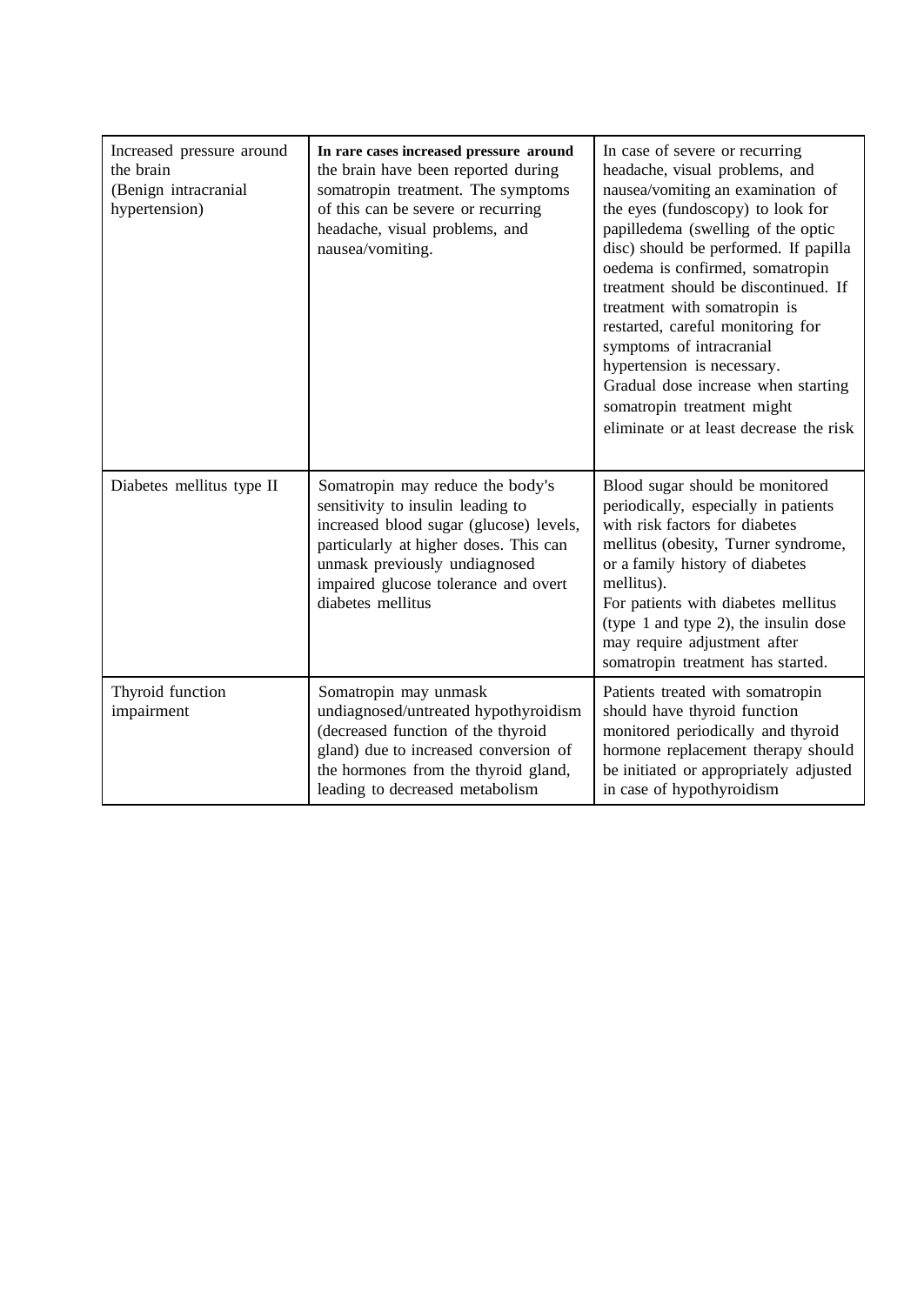# **Important potential risks**

| <b>Risk</b>                                                                                                                                                      | What is known<br>(Including reason why it is considered a potential risk)                                                                                                                                                                                                                                                                                                                                                                                                                             |  |
|------------------------------------------------------------------------------------------------------------------------------------------------------------------|-------------------------------------------------------------------------------------------------------------------------------------------------------------------------------------------------------------------------------------------------------------------------------------------------------------------------------------------------------------------------------------------------------------------------------------------------------------------------------------------------------|--|
| Tumour growth/cancer<br>(Neoplasm)                                                                                                                               | Somatropin stimulates cell growth and division and there is a<br>theoretical risk that it may stimulate increased growth of abnormal (e.g.<br>malignant) cells. Although there is no clear evidence that somatropin<br>increases the risk of neoplasms, the risk of development of neoplasms<br>should be weighed against the potential benefits of somatropin therapy<br>in each patient Somatropin should not be used in patients with active<br>malignant tumours or tumours inside the brain      |  |
| Bulge in the wall of a blood vessel<br>in the brain and bleeding in the<br>brain, haemorrhagic stroke<br>(Intracranial aneurysm and<br>intracranial haemorrhage) | Some data indicate that growth hormone can have a beneficial effect on<br>the cardiovascular system, while other data indicate GH may be<br>predisposing to atherosclerotic changes. In one study in mortality due<br>to intracranial bleeding was increased compared to what was suspected<br>compared to the general population, however, some of the underlying<br>conditions causing growth hormone deficiency may in them self be<br>associated with an increased risk of intracranial bleeding. |  |
| Seizure<br>(Convulsion)                                                                                                                                          | Seizure has been reported in patients receiving growth hormone. Some<br>of the underlying conditions causing growth hormone deficiency may in<br>themselves be associated with an increased risk of seizures. Seizures<br>may also be associated with the known risk of increased pressure<br>around the brain and possibly with an interaction with medications<br>taken to prevent seizures in patients who already have history of<br>seizures.                                                    |  |
| Slipped capital femoral epiphysis<br>(SCFE)                                                                                                                      | Slipped capital femoral epiphysis has been reported in patients<br>receiving growth hormone. Some of the underlying conditions<br>causing growth hormone deficiency may in themselves be associated<br>with an increased risk of SCFE.                                                                                                                                                                                                                                                                |  |

# **Missing information**

| Risk                                                    | What is known          |
|---------------------------------------------------------|------------------------|
| Safety in elderly patients                              | Information is missing |
| Safety in patients with<br>hepatic or renal impairment, |                        |
| Safety in<br>pregnant/lactating women                   |                        |
| Safety with long-term use of<br>5 years                 |                        |